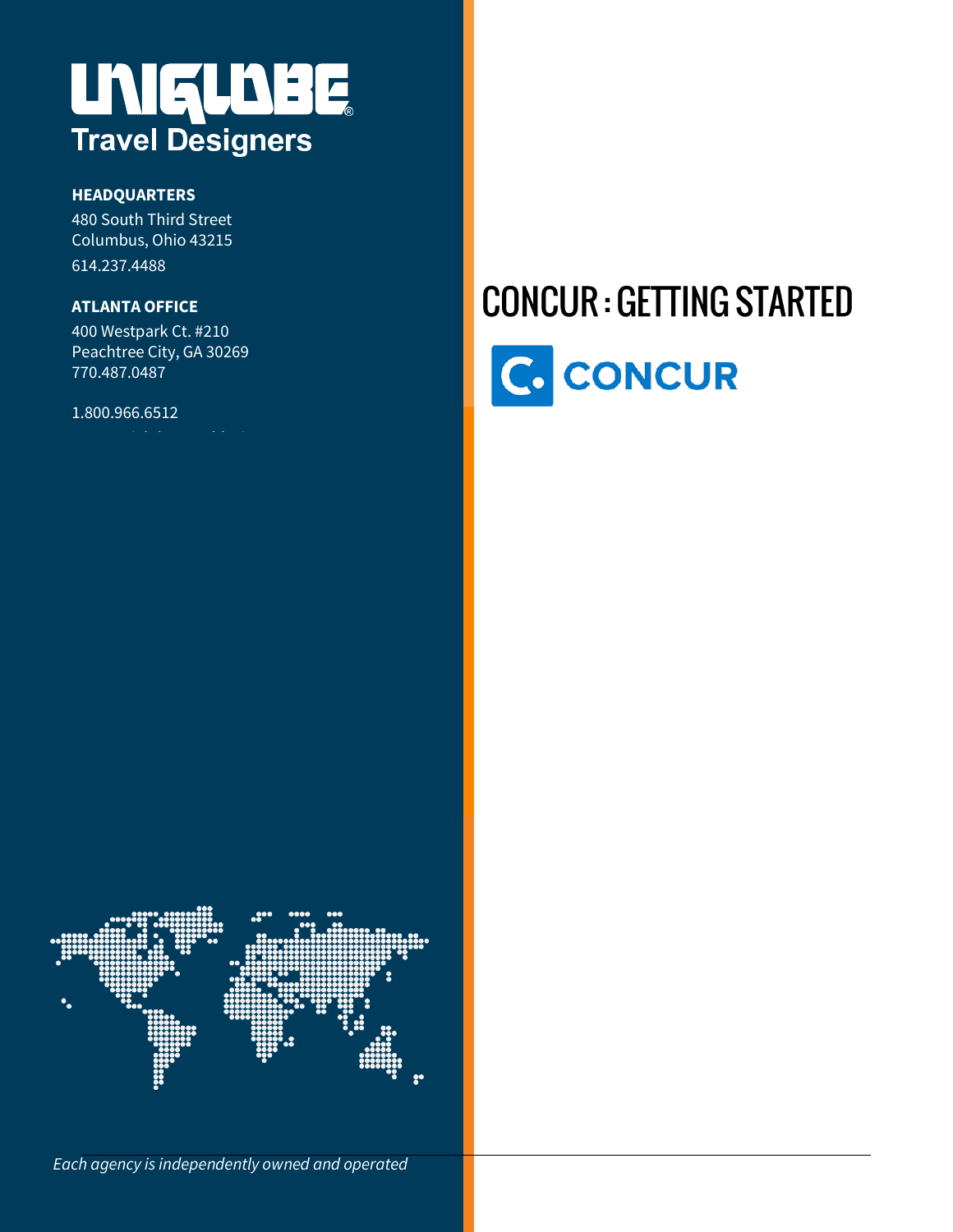

#### **Table of Contents**

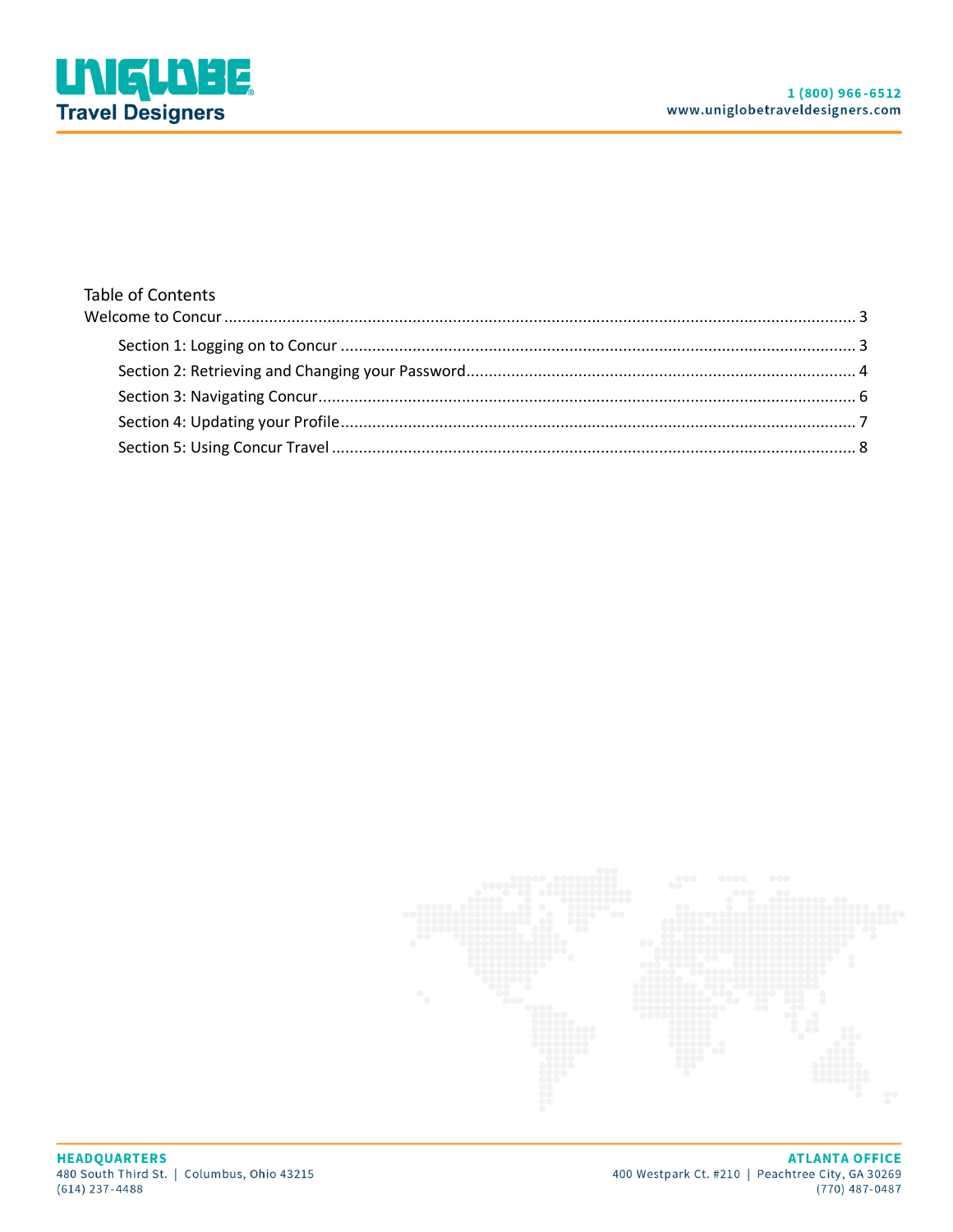

## <span id="page-2-0"></span>**Welcome to Concur**

Concur integrates expense reporting with a complete travel booking solution. This comprehensive Web-based service provides all of the tools you need to book travel as well as create and submit expense reports.

## <span id="page-2-1"></span>**Section 1: Logging on to Concur**

- 1. Navigate to [https://www.concursolutions.com.](https://www.concursolutions.com/)
- 2. Log onto Concur using your ID and Password When logging onto Concur, remember that your
- 3. After entering your **User Name** and **Password**, and then click **Sign In**.

#### **How to… Additional Information**

password is case sensitive.

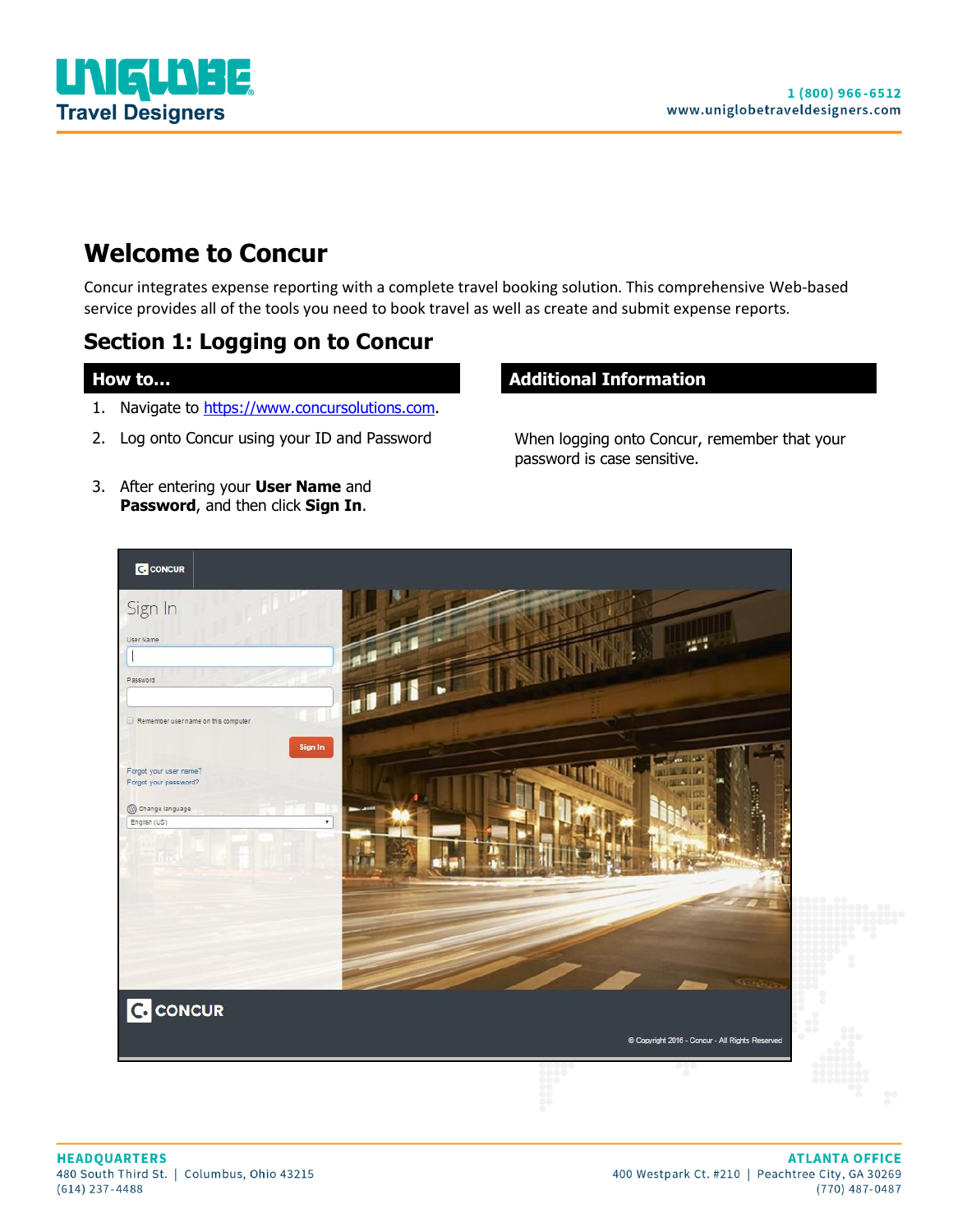

## <span id="page-3-0"></span>**Section 2: Retrieving and Changing your Password**

If you have forgotten your password, you can request to receive it in an email.

#### **Retrieving your password**

#### **How to…**

- 1. On the **Login** page, click the **Forgot your password?** link.
- 2. Select if you want an email with a password hint, or if you want an email with a link to reset your password, and then click **Submit**.

#### **Changing your password**

1. After you log in, in the upper right corner of the page, click **Profile**, and then click **Profile Settings**.

|   | William N Never<br>Profile Settings  <br>Sign Out |
|---|---------------------------------------------------|
| ∞ | Acting as other user $\bullet$                    |
|   | Search by name or ID                              |
|   | <b>Start Session</b><br>Cancel                    |
|   |                                                   |

2. On the **Profile Options** page, click **Change Password**.

#### **How to… Additional Information**

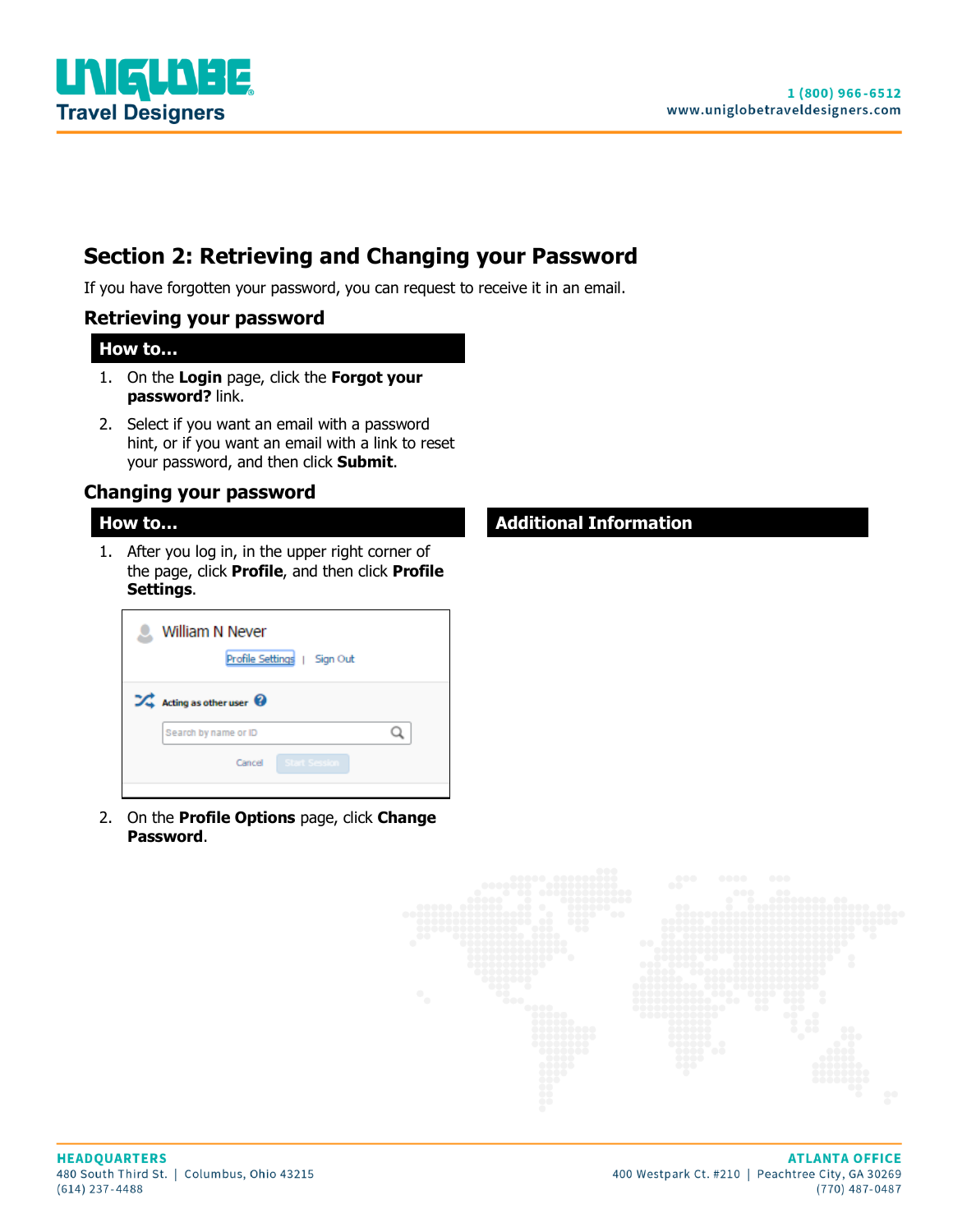

## Profile Options

**Personal Information** 

Select one of the following to customize your user profile.

Your home address and emergency contact information. **Company Information** Your company name and business address or your remote location address.

**Credit Card Information** You can store your credit card information here so you don't have to re-enter it each time you purchase an item or service.

**E-Receipt Activation** Enable e-receipts to automatically receive electronic receipts from

participating vendors. **Travel Vacation Reassignment** 

Going to be out of the office? Configure your backup travel manager.

**Expense Delegates** Delegates are employees who are allowed to perform work on behalf of other employees.

**Change Password** Change your password.

#### **System Settings**

Which time zone are you in? Do you prefer to use a 12 or 24-hour clock? When does your workday start/end?

**Contact Information** How can we contact you about your travel arrangements?

**Setup Travel Assistants** You can allow other people within your companies to book trips and enter expenses for you.

**Travel Profile Options** Carrier, Hotel, Rental Car and other travel-related preferences.

**Bank Information Bank Information** 

**Expense Preferences** Select the options that define when you receive email notifications. Prompts are pages that appear when you select a certain action, such as Submit or Print.

**Mobile Registration** Set up access to Concur on your mobile device

3. Enter and confirm your new password. Note that your password must be at least seven characters with at least one number and one letter.

## Change Password

A password must be at least 6 characters. It may contain numbers (0-9), upper and lower case characters (A-Z, a-z) and symbols (such as ^%\*@#). It cannot contain spaces. All fields are required

#### Note: Passwords are case sensitive.

| This will change your password for all Concur products.<br>$\bullet$  |              |                                     |          |
|-----------------------------------------------------------------------|--------------|-------------------------------------|----------|
| Old Password                                                          | New Password | <b>Re-enter New Password</b>        |          |
| Password Hint (we will email this to you if you forget your password) |              |                                     |          |
| Cancel<br>Submit                                                      |              | -------<br>------------------------ | -------- |

4. To act as a reminder, enter a hint for the password, and then click **Submit**.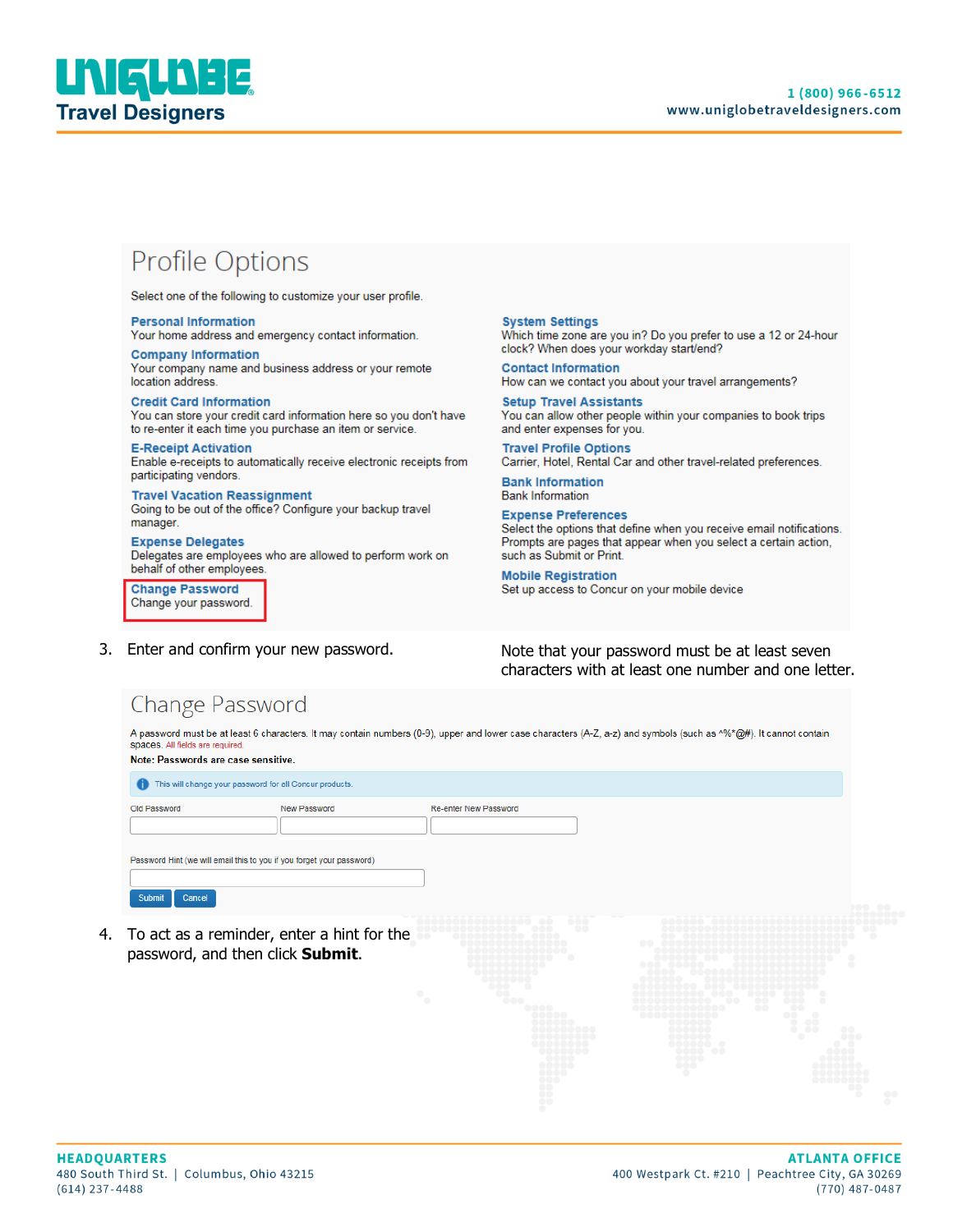

## <span id="page-5-0"></span>**Section 3: Navigating Concur**

The **Concur** home page includes the following sections that make it easy for you to navigate and find the information you need.

- **Quick Task Bar –** Provides direct access to expenses, reports, request, and other Concur features.
- **Profile Area –** Access / update your profile settings and information.
- **My Trips –** Displays a dashboard for your open requests, expenses, approvals, etc.
- **Trip Search –** Provides the tools you need to book a trip (If Concur Travel is enabled).

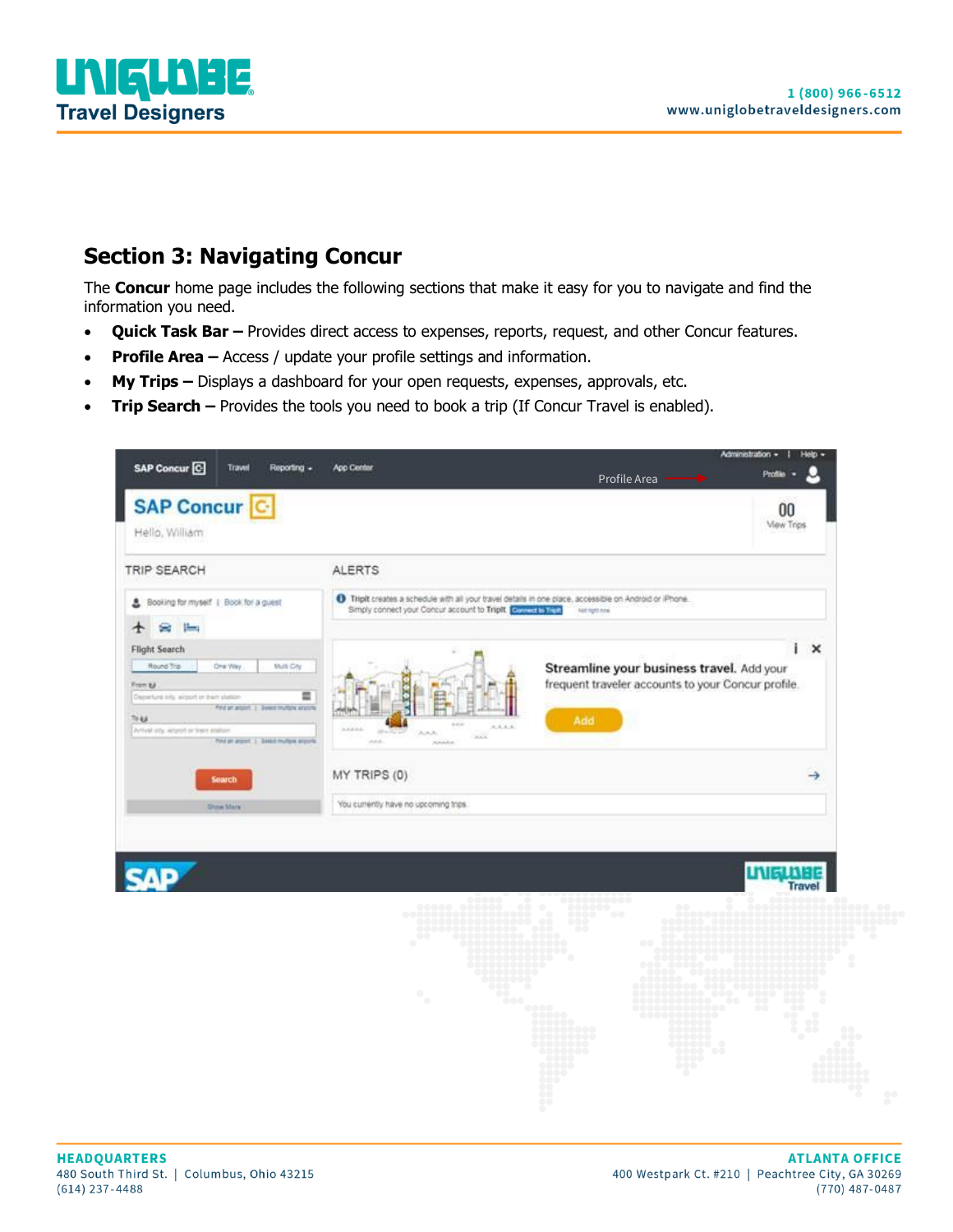

## **Section 4: Updating your Profile**

<span id="page-6-0"></span>You use the **Profile Options** page to customize your user profile.

- **Your Information** Select request information, add or remove delegates, enter email settings, select approvers, and add or remove attendees.
- **Travel Settings** Enter expense preferences, add bank information, and company card information. You can also enter expense delegates and approvers.

#### **Step 1: Accessing your Profile page**

• On the **Profile Options** page, review your information, and select the appropriate links to update your profile information.

#### **How to… Additional Information**

| Your Information                                                                                                | <b>Profile Options</b>                                                                                                                                                                              |                                                                                                                                                                                                     |
|-----------------------------------------------------------------------------------------------------------------|-----------------------------------------------------------------------------------------------------------------------------------------------------------------------------------------------------|-----------------------------------------------------------------------------------------------------------------------------------------------------------------------------------------------------|
| <b>Personal Information</b><br><b>Company Information</b>                                                       | Select one of the following to customize your user profile.                                                                                                                                         |                                                                                                                                                                                                     |
| <b>Contact Information</b><br><b>Email Addresses</b><br><b>Emergency Contact</b><br><b>Credit Cards</b>         | <b>Personal Information</b><br>Your home address and emergency contact<br>information.                                                                                                              | <b>System Settings</b><br>Which time zone are you in? Do you prefer to use a<br>12 or 24-hour clock? When does your workday<br>start/end?                                                           |
| <b>Travel Settings</b>                                                                                          | <b>Company Information</b><br>Your company name and business address or your<br>remote location address.                                                                                            | <b>Contact Information</b><br>How can we contact you about your travel<br>arrangements?                                                                                                             |
| <b>Travel Preferences</b><br><b>International Travel</b><br><b>Frequent-Traveler Programs</b>                   | <b>Credit Card Information</b><br>You can store your credit card information here so<br>you don't have to re-enter it each time you purchase<br>an item or service.                                 | <b>E-Receipt Activation</b><br>Enable e-receipts to automatically receive electronic<br>receipts from participating vendors.                                                                        |
| Request Settings<br><b>Request Information</b><br><b>Request Delegates</b>                                      | <b>Travel Profile Options</b><br>Carrier, Hotel, Rental Car and other travel-related<br>preferences.                                                                                                | <b>Travel Vacation Reassignment</b><br>Going to be out of the office? Configure your backup<br>travel manager.                                                                                      |
| <b>Request Preferences</b><br><b>Request Approvers</b><br><b>Favorite Attendees</b>                             | <b>Bank Information</b><br><b>Bank Information</b>                                                                                                                                                  | <b>Expense Delegates</b><br>Delegates are employees who are allowed to<br>perform work on behalf of other employees.                                                                                |
| <b>Expense Settings</b><br><b>Expense Information</b><br><b>Bank Information</b>                                | <b>Request Preferences</b><br>Select the options that define when you receive<br>email notifications. Prompts are pages that appear<br>when you select a certain action, such as Submit or<br>Print | <b>Expense Preferences</b><br>Select the options that define when you receive<br>email notifications. Prompts are pages that appear<br>when you select a certain action, such as Submit or<br>Print |
| <b>Expense Delegates</b><br><b>Expense Preferences</b><br><b>Expense Approvers</b><br><b>Favorite Attendees</b> | <b>Change Password</b><br>Change your password.                                                                                                                                                     | <b>Mobile Registration</b><br>Set up access to Concur on your mobile device                                                                                                                         |
| <b>Invoice Settings</b>                                                                                         |                                                                                                                                                                                                     |                                                                                                                                                                                                     |
| <b>Invoice Information</b>                                                                                      |                                                                                                                                                                                                     |                                                                                                                                                                                                     |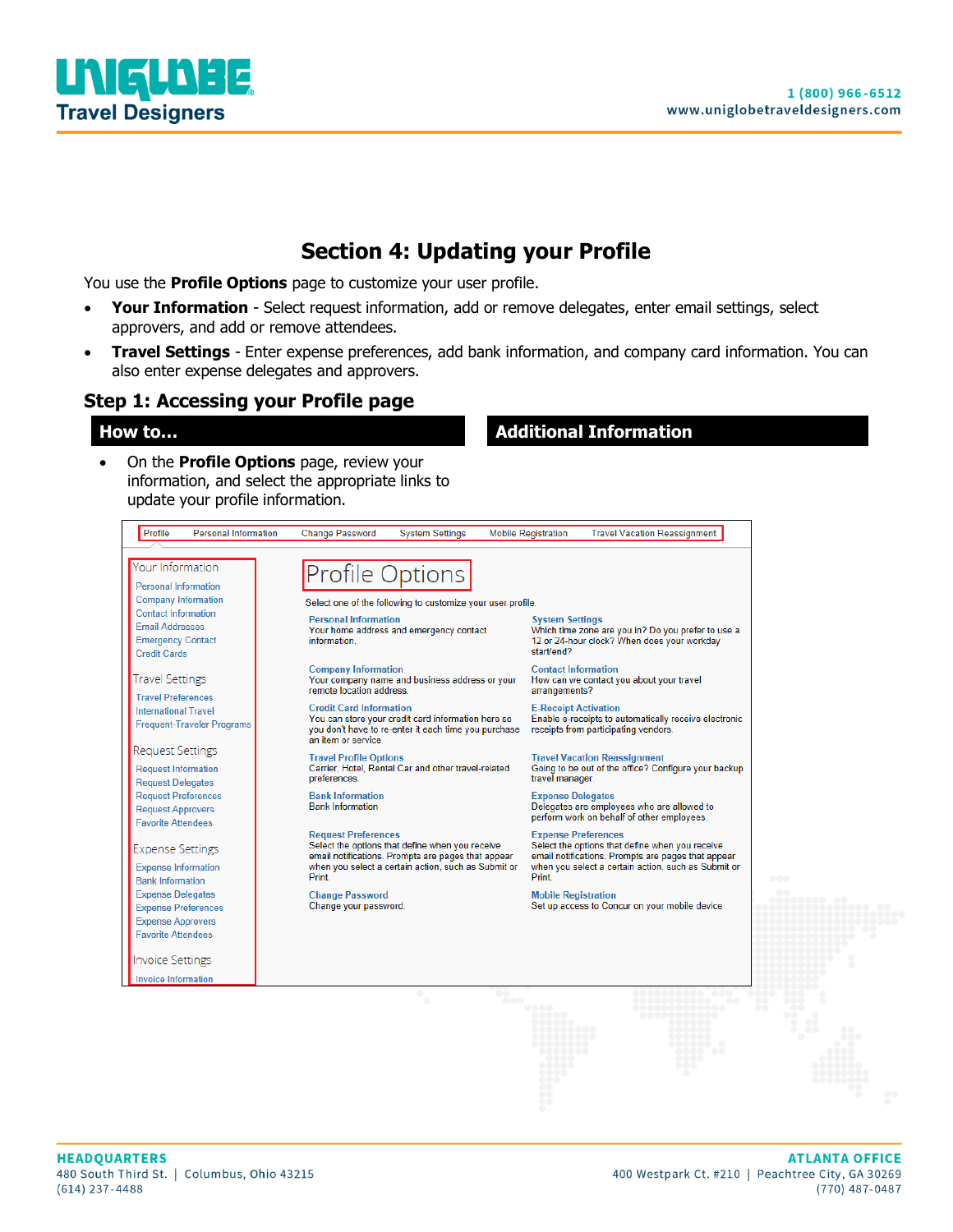

#### **Step 2: Completing your information**

• Click the appropriate links on the **My Profile – Personal Information** page to complete your profile information, as needed.

#### **How to… Additional Information**

To avoid re-entering personal and permanent information about yourself (phone number, contacts, credit card information etc.), complete your profile after logging onto Concur for the first time and update it whenever your information changes.

Update your Travel preferences and any other appropriate information.

## <span id="page-7-0"></span>**Section 5: Using Concur Travel**

You use Concur Travel to book a flight, rail, car, and/or hotel reservation.

#### **Step 1: Making a flight reservation**

1. On the **Concur** home page, on the **Flight** tab on the left side of the page, select one of the following options.

#### **Round Trip**

- One Way
- Multi City

#### **How to... Additional Information**

If you have a car, hotel, limo, or rail to book without airfare, use the corresponding tabs.

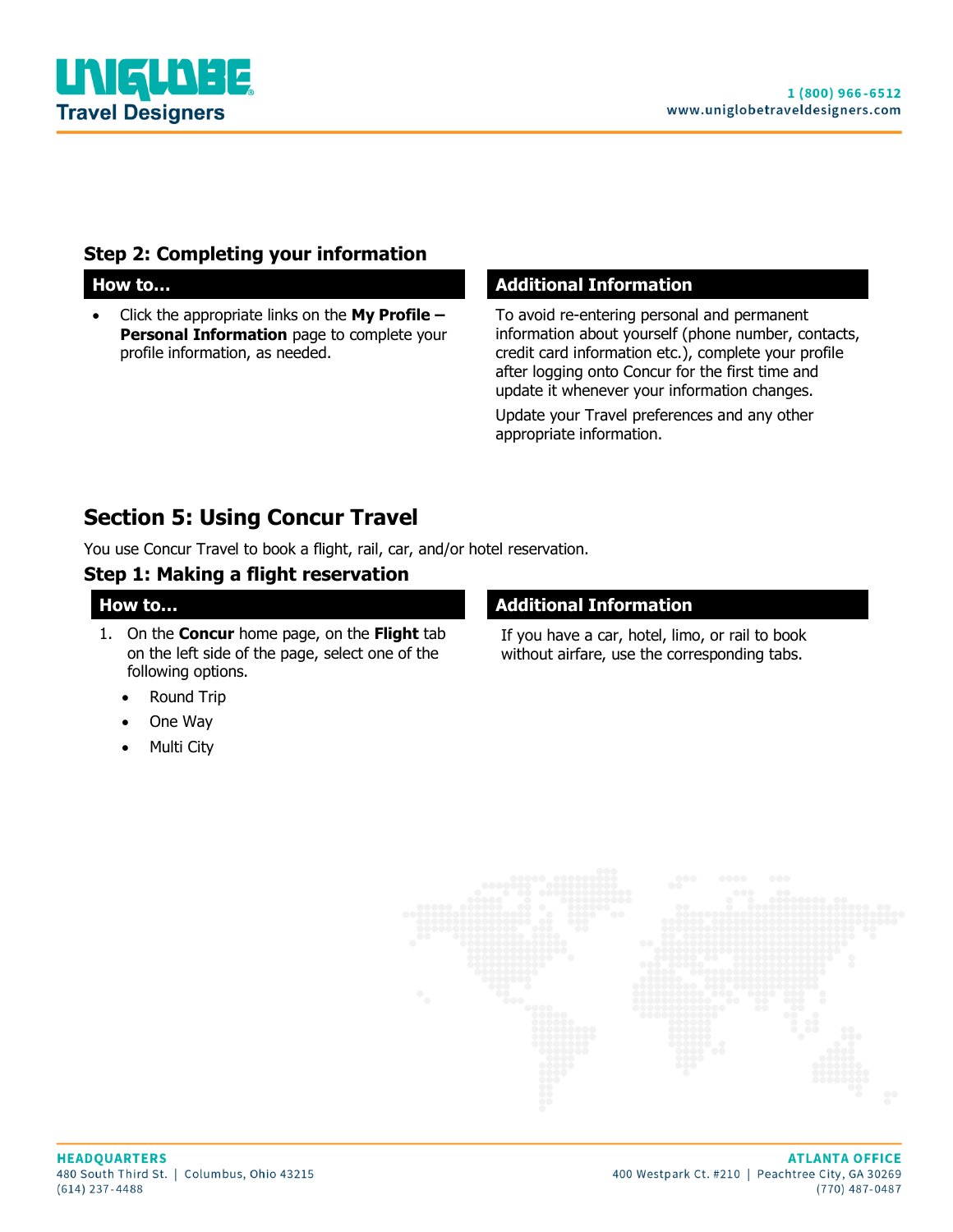

| <b>Flight Search</b>                                  |                                                                                                            |                                                             |
|-------------------------------------------------------|------------------------------------------------------------------------------------------------------------|-------------------------------------------------------------|
| Round Trip                                            | One Way                                                                                                    | Multi City                                                  |
| From $Q$                                              |                                                                                                            |                                                             |
|                                                       | Departure city, airport or train station                                                                   |                                                             |
|                                                       |                                                                                                            | Find an airport   Select multiple airports                  |
| To @<br>Arrival city, airport or train station        |                                                                                                            |                                                             |
|                                                       |                                                                                                            | Find an airport   Select multiple airports                  |
| Depart <sup>2</sup>                                   |                                                                                                            |                                                             |
| m                                                     | depart v   Morning                                                                                         | $\vert \mathbf{v} \vert \vert$ ± 3 $\vert \mathbf{v} \vert$ |
| Return @                                              |                                                                                                            |                                                             |
| HЩ                                                    | depart $\sqrt{\left \left  \right  \right }$ Afternoon $\sqrt{\left  \right }$ ± 3 $\sqrt{\left  \right }$ |                                                             |
| Pick-up/Drop-off car at airport                       |                                                                                                            |                                                             |
| Find a Hotel                                          |                                                                                                            |                                                             |
|                                                       |                                                                                                            |                                                             |
| Search by                                             |                                                                                                            |                                                             |
| Schedule V                                            |                                                                                                            |                                                             |
| Refundable only air fares                             |                                                                                                            |                                                             |
| $\sqrt{\phantom{a}}$ Flights w/ no double connections |                                                                                                            |                                                             |
|                                                       |                                                                                                            |                                                             |
|                                                       |                                                                                                            |                                                             |
|                                                       | <b>Search</b>                                                                                              |                                                             |
|                                                       |                                                                                                            |                                                             |

- 2. In the **From** and **To** fields, enter the cities for your travel, and then click **Search**.
- 3. Click in the **Departure** and **Return** date fields, and then select the appropriate dates from the calendar.
- 4. Select **depart** or **arrive**, the time of day you want to fly, and time range from the dropdown arrows.
- 5. If you need a car, select the **Pick-up/Dropoff car at airport** check box.

When you type in a city, airport name, or code, Travel will automatically search for a match.

Travel searches before and after the time you select.

Depending on your company's configuration, you can automatically reserve a car, which allows you to bypass viewing the car results. After you select a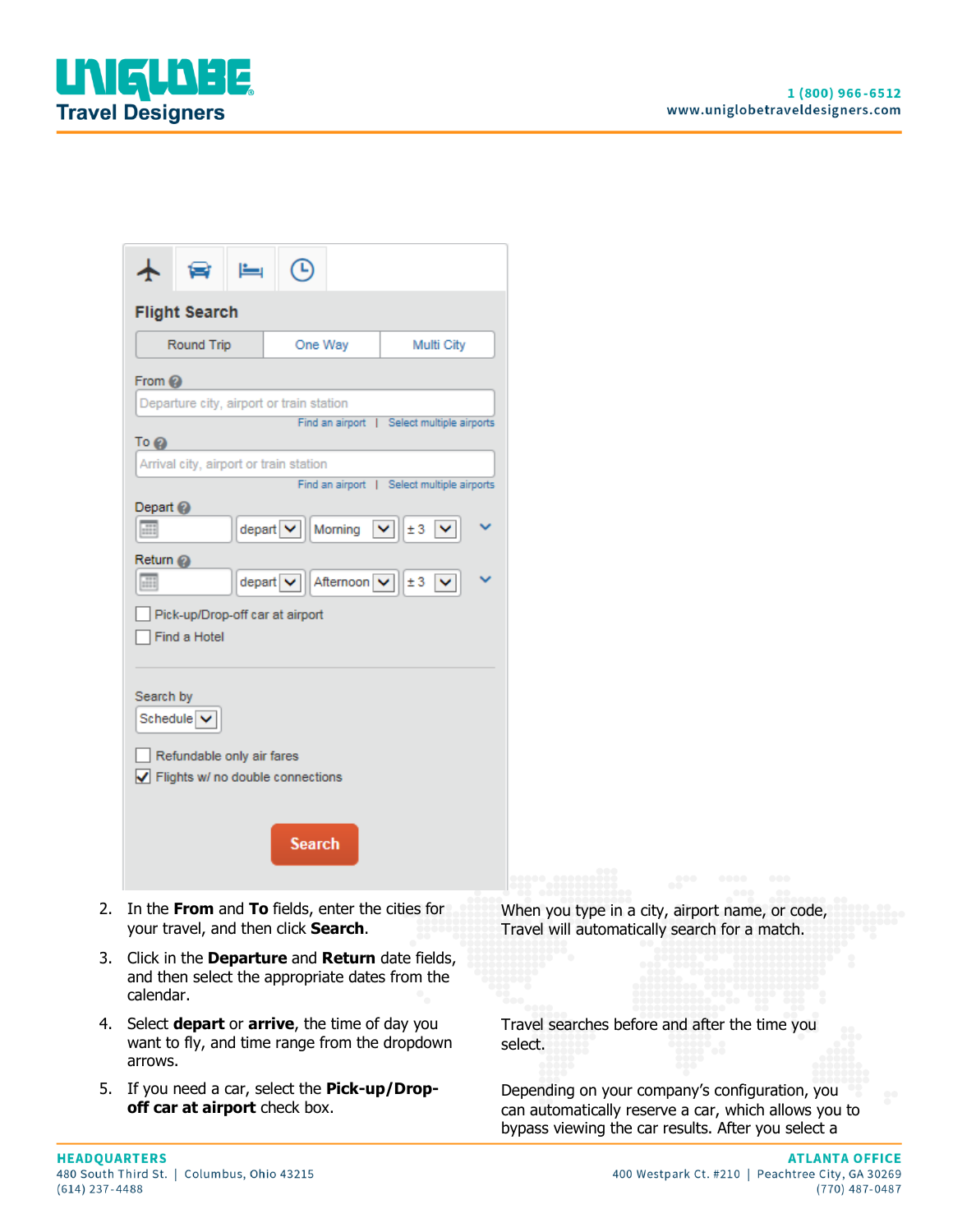

- 6. If you need a hotel, select the **Find a Hotel** check box.
- 7. Select **Schedule** or **Price** from the **Search by** dropdown arrow.
- 8. To search only fully refundable fares, select the **Refundable only air fares** check box.
- 9. If you do not want a flight with a double connection, select the **Flights w/ no double connections** check box.
- 
- 11. Review the search results and select the most appropriate option for your flight.
- 12. To select your flight:
	- On the **Shop by Schedule tab**, click **Select** for the appropriate flight. -OR-
	- On the **Shop by Fares** tab, click **Select** next to the appropriate flights.

vendor and car type, a car is automatically added to your reservation.

You can choose to search for the hotel by:

- Airport
- **Address**
- Company Location
- Reference Point / Zip Code (a city or neighborhood)

10. Click **Search**. To filter the results, select a column, row, or cell in the airline grid at the top of the results screen or use the sliding scales on the left. You can easily switch between the **Shop by Fares** tab and the **Shop by Schedule** tab by clicking on the tab.

> To select a seat, click the **View seats** link next to the flight. A code for seats appears at the bottom of the page, showing which seats are available, occupied, or considered preferential.

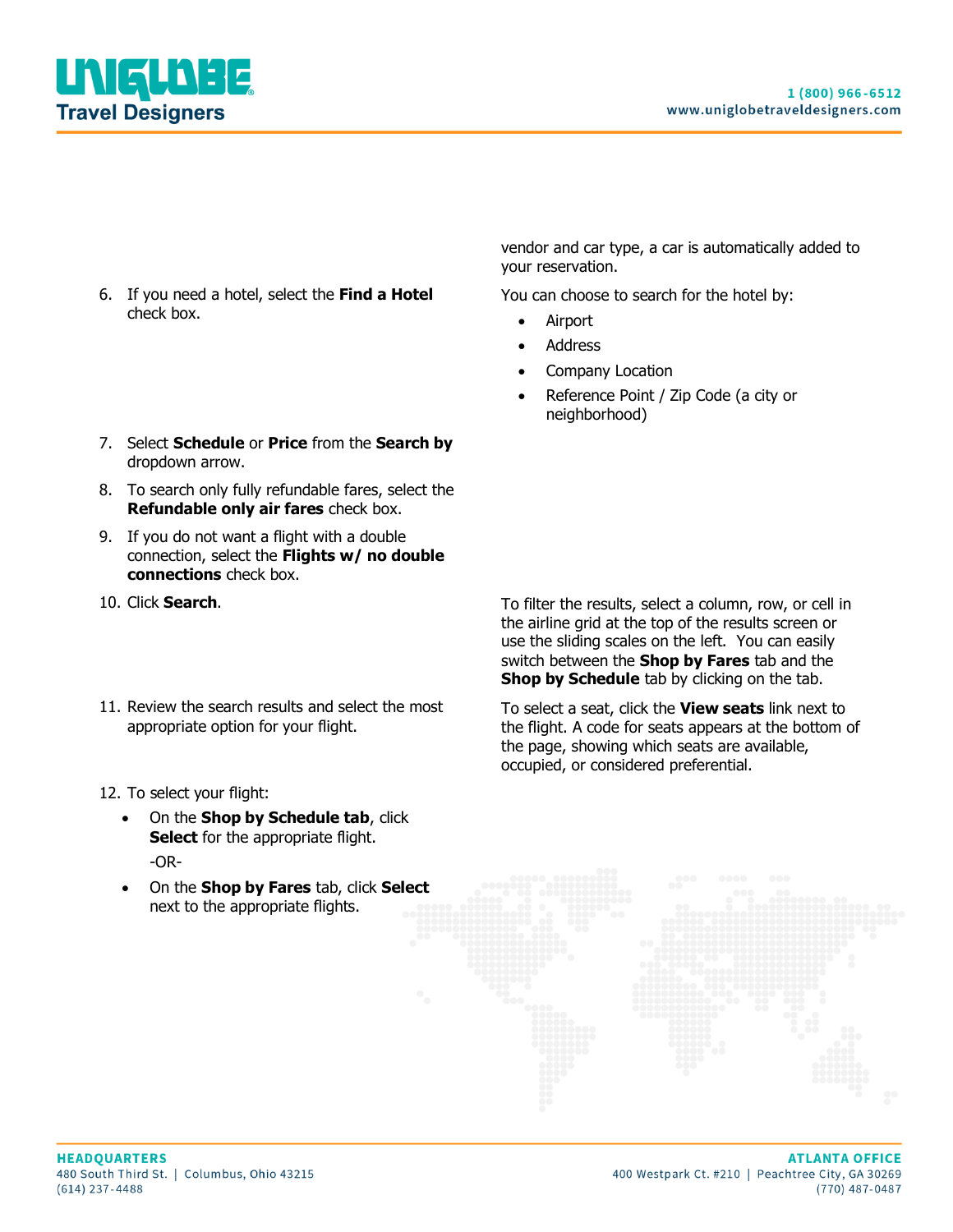|                                                                                    |                                                          |                                                        |                                     |                                |                                         |                                  | Administration -                                                                                 | Help $\sim$                                                          |
|------------------------------------------------------------------------------------|----------------------------------------------------------|--------------------------------------------------------|-------------------------------------|--------------------------------|-----------------------------------------|----------------------------------|--------------------------------------------------------------------------------------------------|----------------------------------------------------------------------|
| <b>C.</b> CONCUR<br><b>Requests</b><br><b>Travel</b>                               | <b>Expense</b>                                           | Invoice<br><b>Approvals</b>                            | <b>App Center</b>                   |                                |                                         |                                  |                                                                                                  | Profile                                                              |
| <b>Trip Library</b><br>Travel<br>Templates                                         | <b>Tools</b>                                             |                                                        |                                     |                                |                                         |                                  |                                                                                                  |                                                                      |
| <b>Trip Summary</b>                                                                |                                                          | SEATTLE, WA TO DALLAS, TX<br>MON, JAN 23 - TUE, JAN 31 |                                     |                                |                                         |                                  |                                                                                                  | Show as USD V                                                        |
| ተ<br><b>Select Flights</b>                                                         | Hide matrix Print                                        |                                                        |                                     |                                |                                         |                                  |                                                                                                  |                                                                      |
| Round Trip<br><b>SFA-DFW</b><br>Depart: Mon, 01/23/2017<br>Return: Tue, 01/31/2017 | All<br>56 results                                        | $\overline{\mathbb{R}}$<br><b>United</b>               | spirit<br>Spirit<br><b>Airlines</b> | ▴<br>Delta                     | $\sqrt{3}$<br>Alaska<br><b>Airlines</b> | X<br>American<br><b>Airlines</b> | 改<br>Multiple                                                                                    | th.<br>Frontier                                                      |
| <b>Finalize Trip</b>                                                               | Nonstop<br>4 results                                     | $\overline{\phantom{a}}$                               |                                     | $\overline{\phantom{a}}$       | 1 results                               | 3 results                        | -                                                                                                | -                                                                    |
|                                                                                    | 1 stop<br>52 results                                     | 12 results                                             | 2 results                           | 15 results                     | 4 results                               | 15 results                       | 3 results                                                                                        | 1 results                                                            |
| <b>Change Flight Search</b><br>v                                                   | Shop by Fares                                            |                                                        | <b>Shop by Schedule</b>             |                                |                                         |                                  |                                                                                                  |                                                                      |
| Depart - Mon, Jan 23<br>ㅅ                                                          |                                                          |                                                        |                                     |                                |                                         |                                  |                                                                                                  |                                                                      |
| ٠<br>●                                                                             | <b>Depart</b>                                            | Return                                                 |                                     |                                |                                         |                                  |                                                                                                  |                                                                      |
| Depart 06:00 A - 11:34 A                                                           |                                                          |                                                        |                                     |                                |                                         |                                  |                                                                                                  |                                                                      |
| Arrive 12:09 P - 10:49 P                                                           | Seattle, WA - Mon, Jan 23<br><b>Flight Number Search</b> |                                                        | Q                                   | Sorted By: Depart - Earliest V |                                         |                                  |                                                                                                  | Displaying: 56 out of 56 results.<br>Previous 1 2 3 4 5 6 Next   All |
| <b>Display Settings</b><br>$\hat{\phantom{a}}$                                     |                                                          |                                                        |                                     |                                |                                         |                                  |                                                                                                  |                                                                      |
| Hide Propeller Planes<br>06:00a SEA $\rightarrow$ 08:08a SFO<br>Nonstop<br>Economy |                                                          |                                                        |                                     |                                |                                         |                                  |                                                                                                  |                                                                      |
| <b>Airport Filters</b><br>ㅅ                                                        |                                                          | United                                                 | 10:40a SFO → 04:24p DFW             |                                | Nonstop                                 |                                  | Economy                                                                                          | <b>Select</b>                                                        |
| <b>Departure</b><br>SEA - Seattle, WA<br><b>Arrival</b>                            |                                                          |                                                        |                                     |                                |                                         |                                  | 8h 24m / United 0368, United 5750 - View seats<br>Airbus Industrie A320-100/200, E7W (Worldspan) |                                                                      |

13. On the **Review and Reserve Flight** page, review your information, select a method of payment, and then click **Reserve Flight and Continue**.

Add or choose a different frequent flier program. Travel automatically selects the corresponding frequent flier program from the profile, if available.

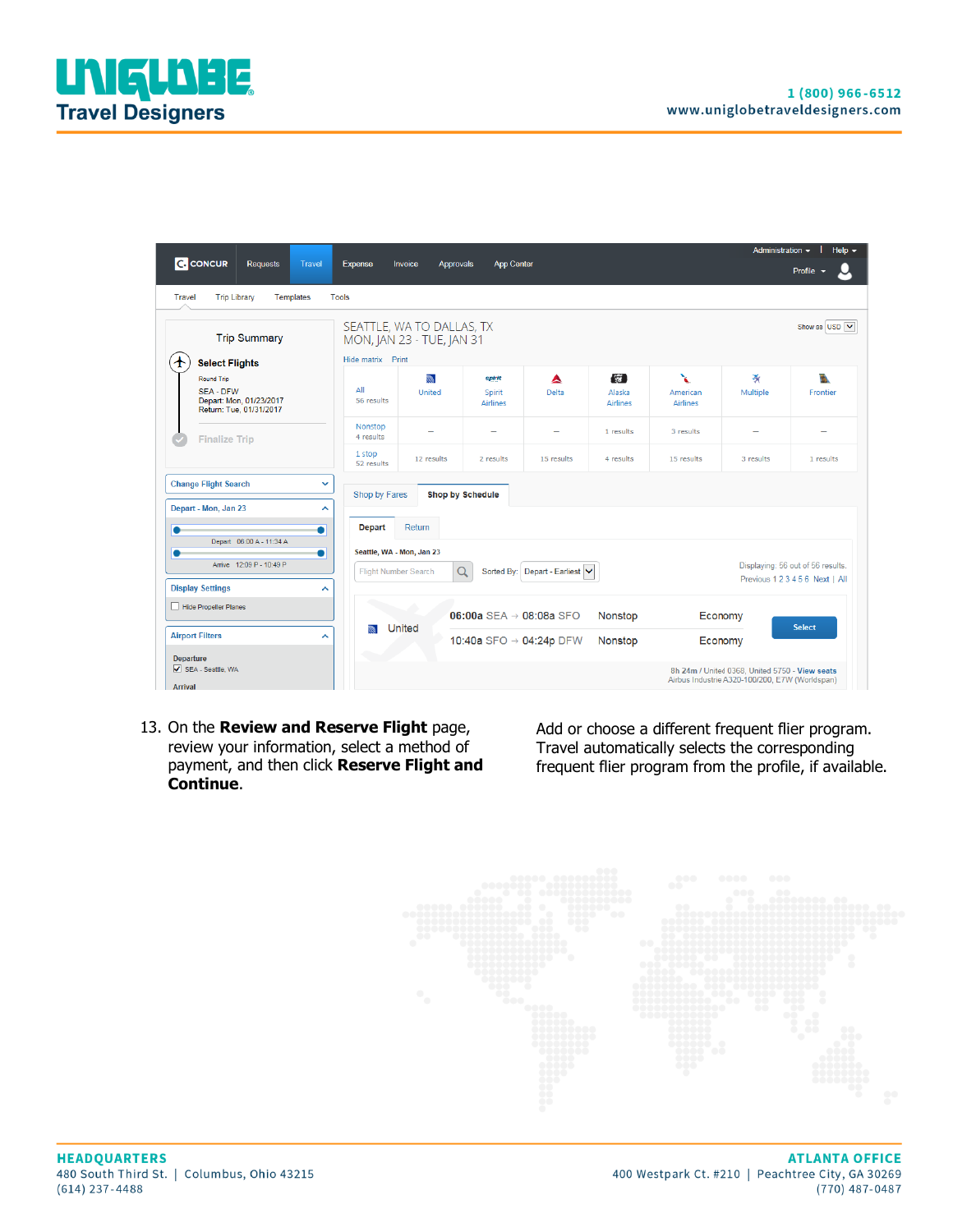

| <b>Trip Summary</b>                                        | Review and Reserve Flight                                                                                                                                                                                                                                                                                                                                                                                                                                                  |                                               |
|------------------------------------------------------------|----------------------------------------------------------------------------------------------------------------------------------------------------------------------------------------------------------------------------------------------------------------------------------------------------------------------------------------------------------------------------------------------------------------------------------------------------------------------------|-----------------------------------------------|
| <b>Flights Selected</b>                                    | <b>REVIEW FLIGHTS</b>                                                                                                                                                                                                                                                                                                                                                                                                                                                      |                                               |
| Round Trip<br>SEA - DFW                                    | <b>DEPART</b><br>X Mon, Jul 24 - Seattle, WA to Dallas, TX<br>Hide details                                                                                                                                                                                                                                                                                                                                                                                                 |                                               |
| Depart: Mon. 07/24/2017<br>Return: Frl. 07/28/2017         | 06:05a SEA $\rightarrow$ 12:09p DFW<br>4h 04m<br>American Airlines 1332<br>Mon, Jul 24<br>Boelng 737-800                                                                                                                                                                                                                                                                                                                                                                   |                                               |
| <b>Select a Car</b><br>Remove<br>Pick-up: Mon. 07/24/2017  | K Fri, Jul 28 - Dallas, TX to Seattle, WA<br><b>RETURN</b><br>Hide details                                                                                                                                                                                                                                                                                                                                                                                                 |                                               |
| Drop-off: Fri, 07/28/2017                                  | Fri, Jul 28<br>04:55p DFW $\rightarrow$ 07:07p SEA<br>4h 12m<br>American Airlines 1220<br>32B                                                                                                                                                                                                                                                                                                                                                                              |                                               |
| <b>Select a Hotel</b><br>Remove<br>Nights: 4<br>Dallas, TX | <b>ENTER TRAVELER INFORMATION</b><br>Ensure all traveler information below is correct.                                                                                                                                                                                                                                                                                                                                                                                     |                                               |
| Check-In: Mon, 07/24/2017<br>Check-out: Fri, 07/28/2017    | <b>Primary Traveler</b><br>Edit   Review all                                                                                                                                                                                                                                                                                                                                                                                                                               |                                               |
| <b>Finalize Trip</b>                                       | Name: William Nate Never Phone: 1 425 590 4567 suep_is_en@p00103105exu                                                                                                                                                                                                                                                                                                                                                                                                     |                                               |
|                                                            | Frequent Flyer Programs Add a Program<br>For American Airlines<br>No Program selected V                                                                                                                                                                                                                                                                                                                                                                                    |                                               |
|                                                            | <b>SEAT ASSIGNMENT</b><br>Seats will be automatically selected based on your profile preferences and can be changed on the Travel Details pages or any time after booking is<br>complete. View seatmap                                                                                                                                                                                                                                                                     |                                               |
|                                                            | <b>REVIEW PRICE SUMMARY</b><br><b>Description</b><br>Fare<br>Charges<br><b>Taxes and Fees</b>                                                                                                                                                                                                                                                                                                                                                                              |                                               |
|                                                            | Airtare<br>\$442.79<br>\$504.40<br>\$61.61<br><b>Total Estimated Cost: \$504.40</b>                                                                                                                                                                                                                                                                                                                                                                                        |                                               |
|                                                            | Total Due Now: \$504.40                                                                                                                                                                                                                                                                                                                                                                                                                                                    | This where you enter                          |
|                                                            | <b>METHOD OF PAYMENT</b>                                                                                                                                                                                                                                                                                                                                                                                                                                                   | your personal credit                          |
|                                                            | This purchase will be charged to your company directly.                                                                                                                                                                                                                                                                                                                                                                                                                    | card information.                             |
|                                                            | This is a Non-Refundable Ticket<br>Customers holding NON-REFUNDABLE type tickets may USUALLY cancel their journey, and reuse these tickets to any destination in the carrier's system, within one<br>year following the DATE OF ISSUE (READ THE FARE RULES to be certain this applies). Reservations MUST be cancelled by the intended (original) departure day, or<br>tickets will be vold and have NO value for future use. These rules apply to DOMESTIC ticketing only | Information will be<br>stored for future use. |
|                                                            | By completing this booking, you agree to the fare rules and restrictions and hazardous goods policy.                                                                                                                                                                                                                                                                                                                                                                       |                                               |
|                                                            | <b>Reserve Flight and Continue</b><br><b>Back</b>                                                                                                                                                                                                                                                                                                                                                                                                                          |                                               |

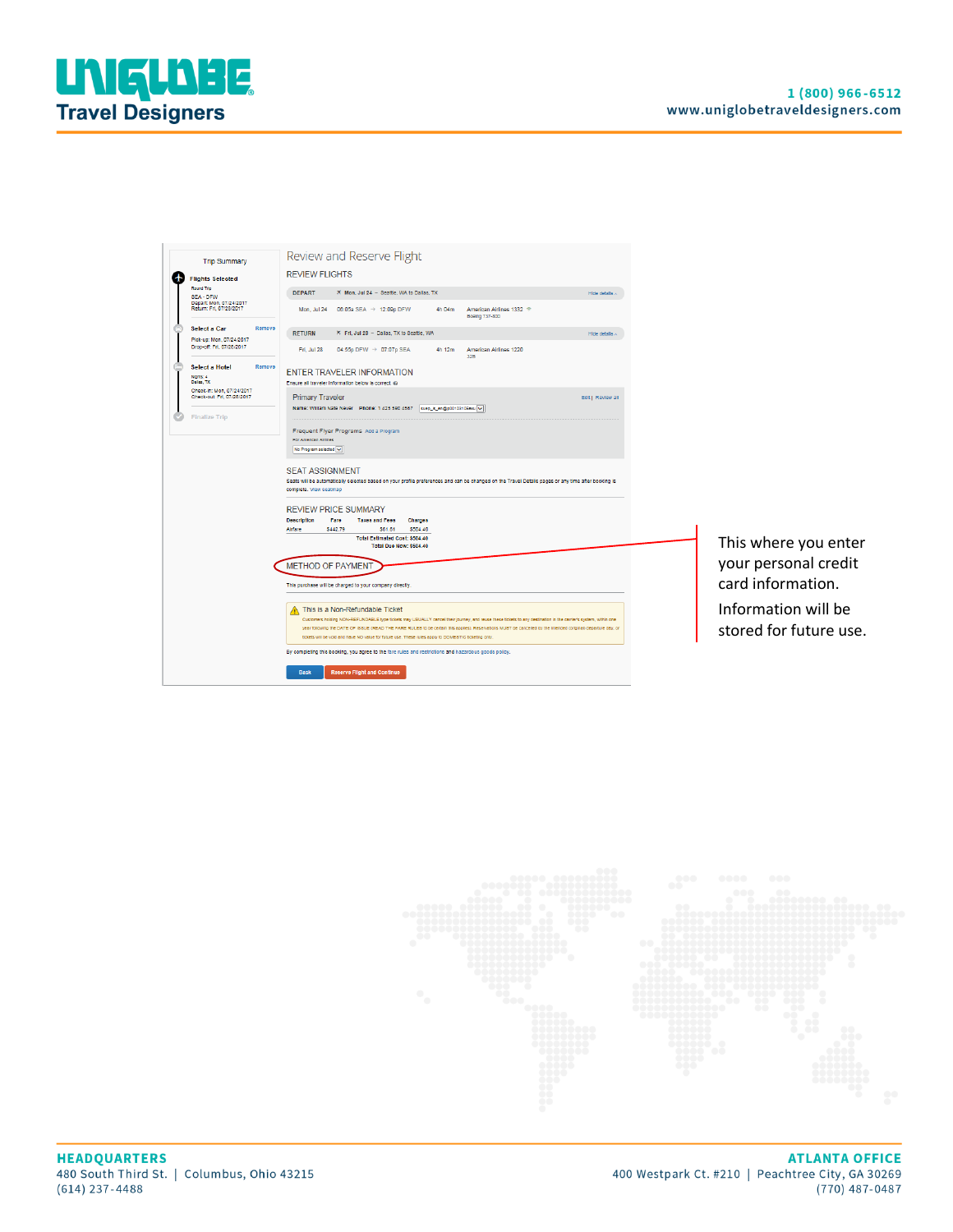

#### **Step 2: Selecting a car**

- 1. If you selected **Pick Up/Drop off car at airport** on the **Flight** tab, you will see the results for the car search.
- 2. Click the **Total cost** button next to the appropriate rental car.

#### **How to... Additional Information**

If you selected **Automatically reserve this car**, Travel will add your car and then display your hotel results.

You can sort the car results to help find your selection.

| <b>Trip Summary</b><br>◒                                                     | PICK UP: (DFW) ON MON, JAN 23 12:00 PM<br>RETURN: TUE, JAN 31 12:00 PM<br>Hide matrix Print |                         |                                                                                           |                                                                                                   |                          |                             |                           | Show as USD V           |
|------------------------------------------------------------------------------|---------------------------------------------------------------------------------------------|-------------------------|-------------------------------------------------------------------------------------------|---------------------------------------------------------------------------------------------------|--------------------------|-----------------------------|---------------------------|-------------------------|
| <b>Select a Car</b><br>Pick-up: Mon, 01/23/2017<br>Drop-off: Tue, 01/31/2017 | All<br>52 results                                                                           | æ<br><b>Economy Car</b> | نتف<br>Compact Car                                                                        | $-0 - 0$<br><b>Intermediate Car</b>                                                               | æ<br><b>Standard Car</b> | -33<br><b>Full-size Car</b> | <b>ARR</b><br>Premium Car | œ<br><b>Luxury Car</b>  |
| <b>Finalize Trip</b>                                                         | <b>AVIS</b><br><b>Most Preferred</b>                                                        | 42.86                   | 43.00                                                                                     | 45.14                                                                                             | 52.14                    | 53.86                       | 71.29                     | 88.00                   |
|                                                                              | يبيعون                                                                                      | 20.55                   | 20.55                                                                                     | 20.85                                                                                             | 21.15                    | 21.15                       | 57.00                     | 67.86                   |
| <b>Change Car Search</b>                                                     | v<br><b>e</b> nterprise                                                                     | 35.48                   | 35.33                                                                                     | 35.33                                                                                             |                          | ц.                          | ă.                        | ă.                      |
| <b>Car Display Filters</b>                                                   | <b>Hertz</b><br>∼                                                                           | 42.29                   | 42.57                                                                                     | 45.00                                                                                             | 51.86                    | 53.86                       | 71.95                     | 86.14                   |
| Unlimited miles                                                              | <b>Rivetional</b>                                                                           | 43.05                   | 43.19                                                                                     | $\sim$                                                                                            | $\sim$                   |                             | н.                        |                         |
|                                                                              | <b>AVIS</b>                                                                                 |                         | Automatic transmission<br>Unlimited miles, Pick-up: Terminal: DFW<br>\$300.00 weekly rate | Economy Car - \$42.86 per day (Worldspan)<br>Adults: 2, Children: 2, Large bags: 1, Small bags: 1 |                          |                             |                           | Total cost*<br>\$518.34 |
|                                                                              |                                                                                             |                         |                                                                                           | Most Preferred Car Vendor for Learning Services Demo / E-Receipt Enabled @                        |                          |                             |                           | <b>Location details</b> |
|                                                                              | <b>AVIS</b>                                                                                 |                         | Automatic transmission<br>Unlimited miles, Pick-up: Terminal: DFW<br>\$301.00 weekly rate | Compact Car - \$43.00 per day (Worldspan)<br>Adults: 2, Children: 2, Large bags: 1, Small bags: 2 |                          |                             |                           | Total cost*<br>\$519.80 |
|                                                                              | Review your car rental details, and then click                                              |                         |                                                                                           |                                                                                                   |                          |                             |                           |                         |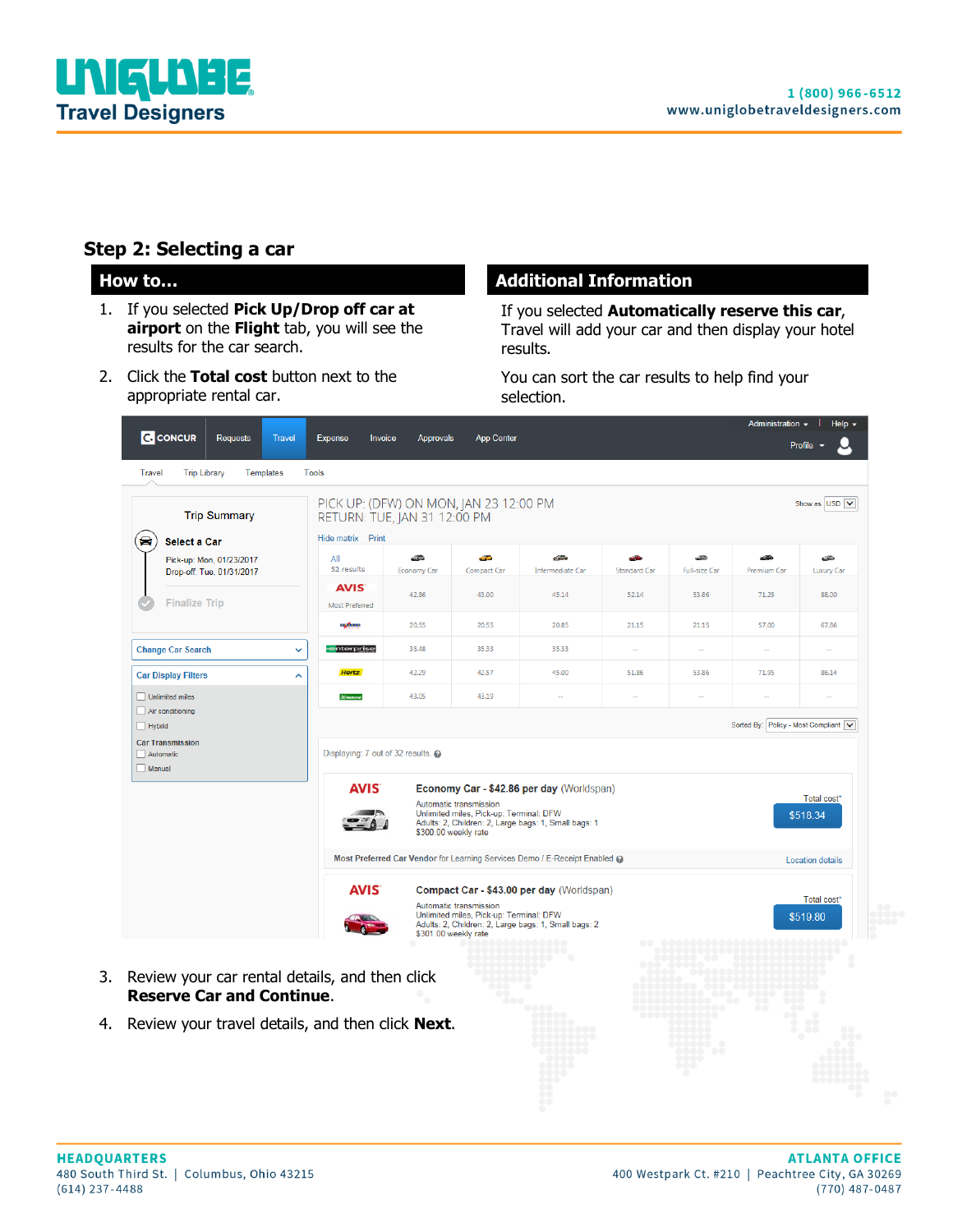

#### **Step 3: Selecting a hotel**

1. If you selected the **Find a Hotel** option on the **Flight** tab, the hotel results appear after you choose your rental car.

#### **How to... Additional Information**



2. Use the filter options to narrow your search by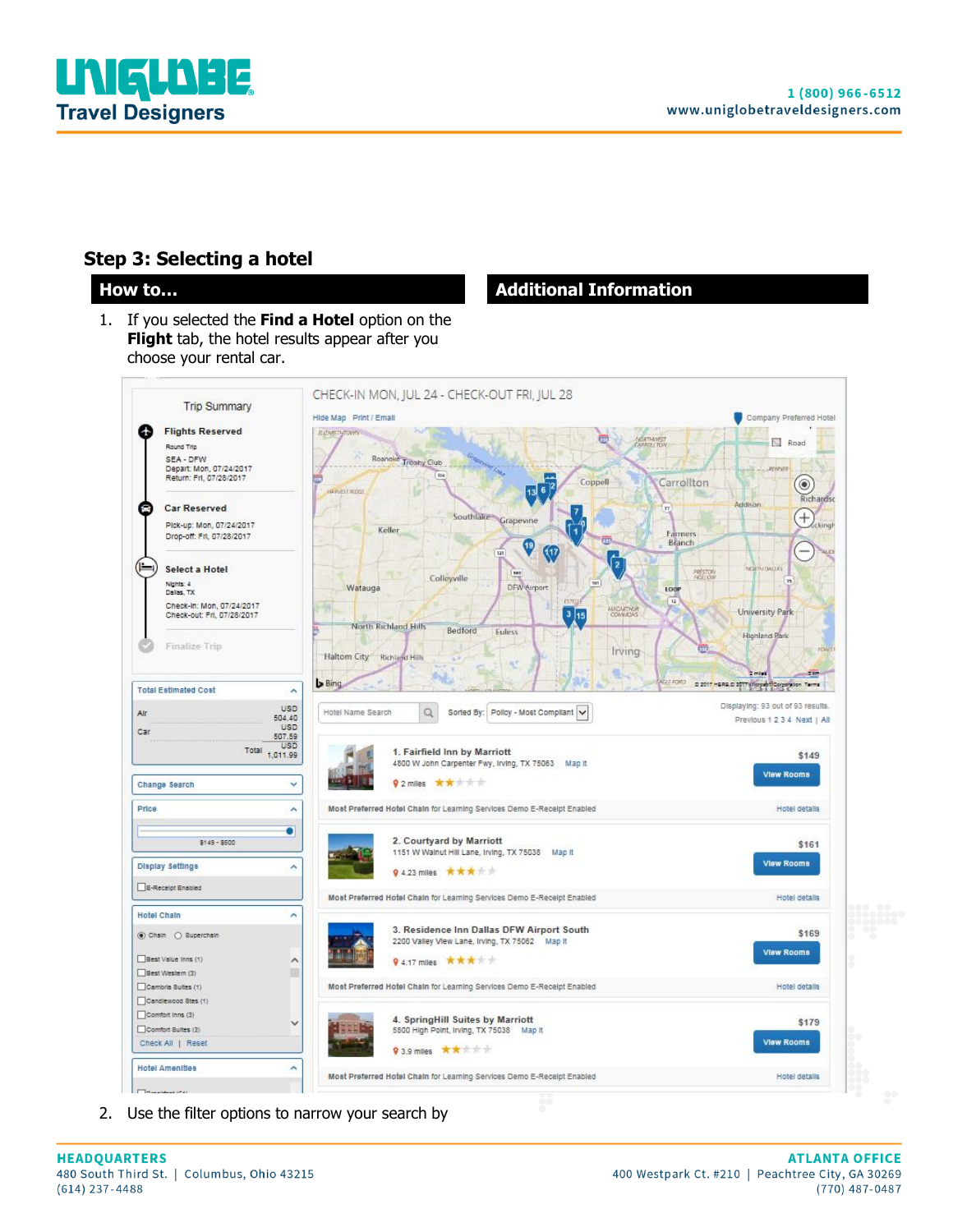

#### **Hotel Chain** or **Amenities**.

- 3. Click **View Rooms** to view room rates.
- 4. When you are ready to reserve your hotel room, click the rate button next to the desired room type.
- 5. Review the information on the **Review and Reserve Hotel** page, select the check box to agree**,** and then click **Reserve Hotel and Continue.**

#### **Step 4: Completing the reservation**

- 1. Review the **Travel Details**, and then click **Next**.
- 2. On the **Trip Booking Information** page, enter your trip information in the **Trip Name** and **Trip Description** fields.
- 
- 4. Click **Confirm Booking** to finalize your trip.
- 5. On the **Pre-populating Your Expense Report** page, you can add transportation and parking expenses, and then click **Finish**.

#### **How to… Additional Information**

From here, you can add or make changes to the car or hotel as well as change the dates of the flight. Depending on your company's configuration you may be able to add parking, taxi, wifi, or dining at this time.

The trip name and description data are for your record keeping. You can choose to send a copy of the confirmation to additional recipients.

3. Click **Next.** You will see the name, itinerary, and ticketing deadline, along with the total estimated cost.

#### **Step 5: Cancelling or changing an airline, car rental, or hotel reservation**

| How to |                                                                                        | <b>Additional Information</b>                                                                                                                                                                                                         |  |  |
|--------|----------------------------------------------------------------------------------------|---------------------------------------------------------------------------------------------------------------------------------------------------------------------------------------------------------------------------------------|--|--|
|        | At the top of the My Concur page, click<br>Travel.                                     | <b>**Directly contact UNIGLOBE Travel Designers</b><br>to make these changes or when you are ready<br>to re-book your cancelled flight.                                                                                               |  |  |
|        | 2. On the <b>Upcoming Trips</b> tab, click the name of<br>the trip you want to change. | Flight changes are available for e-tickets that include<br>a single carrier. If the trip is already ticketed but has<br>not occurred, you can change the time and/or date of<br>the flight. Your change options will be with the same |  |  |

airline and routing.